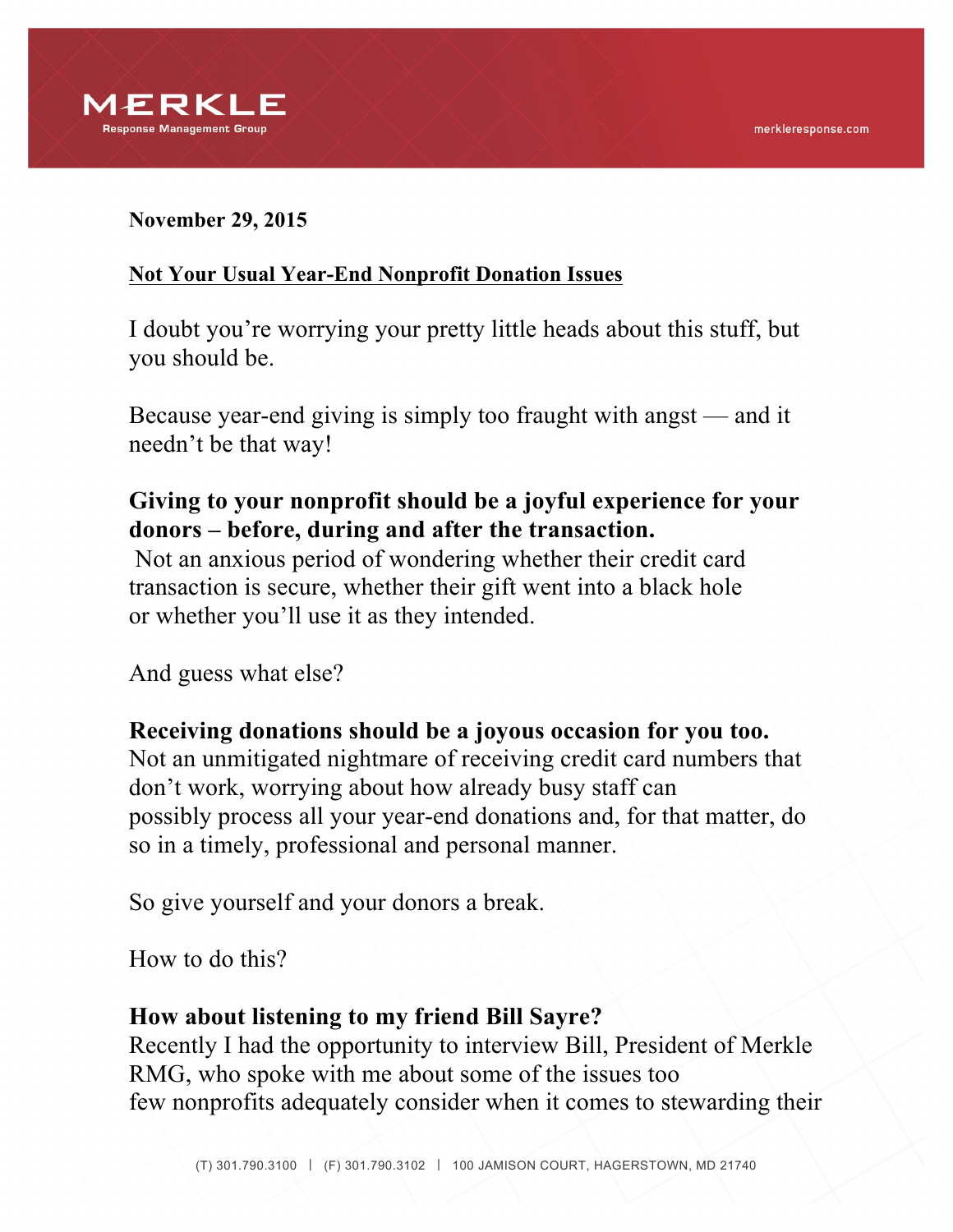

donors' donations so the giving process is joyful. For all concerned parties. Every step of the way.

We spoke about the fact that there's a lot written about what to do before a gift is made. How to write effective fundraising appeals to help your donors envision being the very best versions of themselves. How to use neuro-psychological research so people's pleasure centers light up when they're simply contemplating making a gift.

After that, we fundraisers tend to fall down on the job a bit. After your donor clicks "donate," what happens next?

## **How can you make giving**

### **pleasurable during and after the experience?**

Bill has significant experience with donation processing and fulfillment, and highly recommends planning ahead for these common, and very important, year-end issues:

- Security;
- Timely processing;
- Timely acknowledgment, and
- Cost-effective staffing

## **Q & A with Bill Sayres, President, Merkle RMG**

Q. Bill, I know one of your soapbox issues is shining a brighter light on online donation security issues – especially as this relates to donors feeling confident when making a gift through a nonprofit website, whether at a desktop or on a mobile device. What should nonprofits be doing to assure their donors' personal information is safe?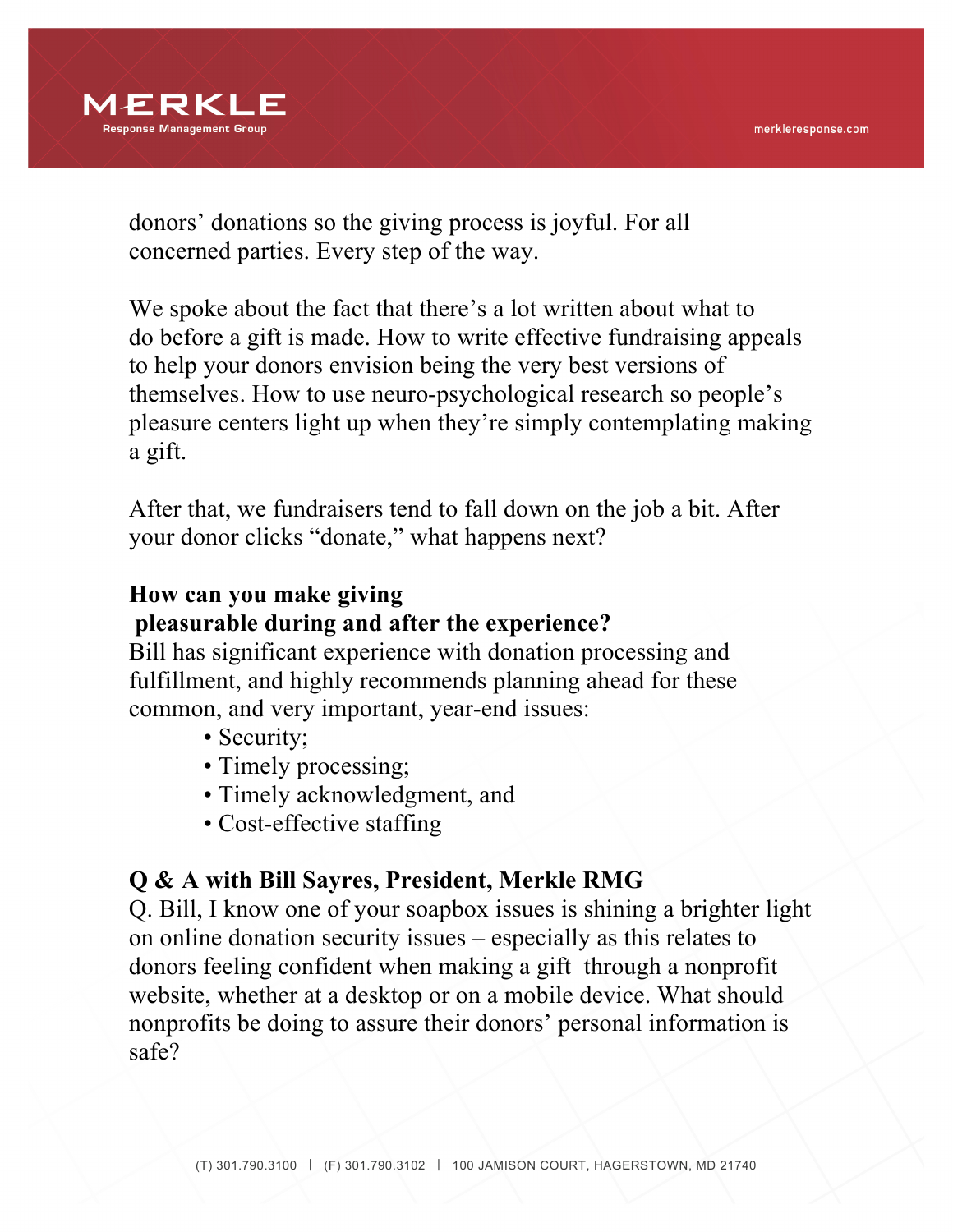

A. Make sure the right security is in place to protect donations and donor information, particularly at this busy time of year. We've seen retail businesses experience notable security incidents given increased traffic at year-end, and nonprofits are not immune to the same challenges. Appropriate preparation to maintain security – and in the process, donor confidence – includes physical security basics, cyber and data security best practices and maintenance of appropriate compliance standards.

You should be thinking about the security of your donor's data, whether it's entered by the donor herself or by someone on your staff. If you outsource your data security to a third party, ask them specific questions:

• How they secure their network?

 • Is data secured while it's at rest during the production process?

• How safe are donor credit card numbers?

• What about information scanned in from donors' checks?

• Is personal information encrypted?

 • Who has access donor data? Is it sitting idle on a server with access by multiple people in an un-encrypted format?

 • What level of penetration testing does an individual company do? Do they try to hack it on an ongoing basis?

 • What level of third party auditing and scrutiny is the vendor under?

I recommend at least an annual security audit by an external firm.

Q. Bill, what should fundraising staff do to assure donations are secure? Sometimes finance or IT staff will assure development departments that everything is "fine," but is it?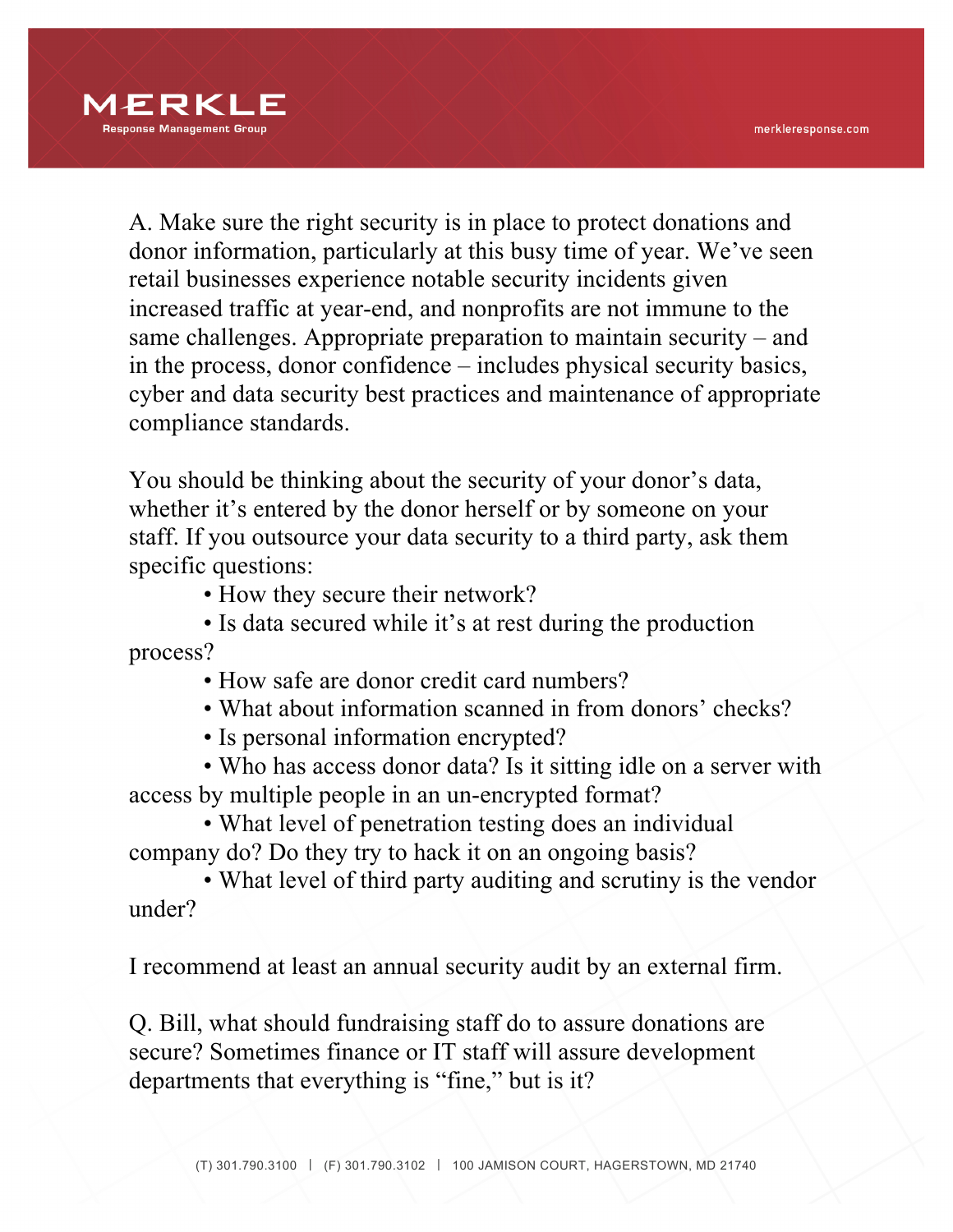

A. It's a great idea for fundraising staff to take responsibility for assuring their donors' data is secure. Just because other staff are making assurances, that doesn't mean you don't have vulnerabilities. To find out how your current donation processing measures up, take the free assessment on the Merkle website here.

Q. Bill, can small and medium-sized nonprofits handle secure donation processing in-house, or do you recommend outsourcing? I know many of my readers are concerned about costs. What are the pros and cons of outsourcing?

A. Let me give you one example. Nonprofits must comply with Payment Card Industry (PCI) requirements that limit exposure to credit card theft. Anyone who handles payments this way must adhere to these set of requirements – physically and electronically. And they can be complex. Often nonprofits will find they aren't compliant, and to get compliant will be expensive. Plus it's an ongoing expense, as organizations must pay an auditor to review standards annually.

Pros to outsourcing this function are (1) to improve response speed and security, and (2) to elevate overall donor care. Let me tell you the results of a survey we recently conducted of 157 nonprofits who outsource their donation processing. They were looking for security in handling funds and safeguarding data, and they were extremely satisfied. Yet those were only the second most frequently referenced satisfaction attributes at 85% and 84% respectively. The top ranked attribute? The ability to quickly acknowledge donor gifts with personalized letters , with 87% of respondents noting it as an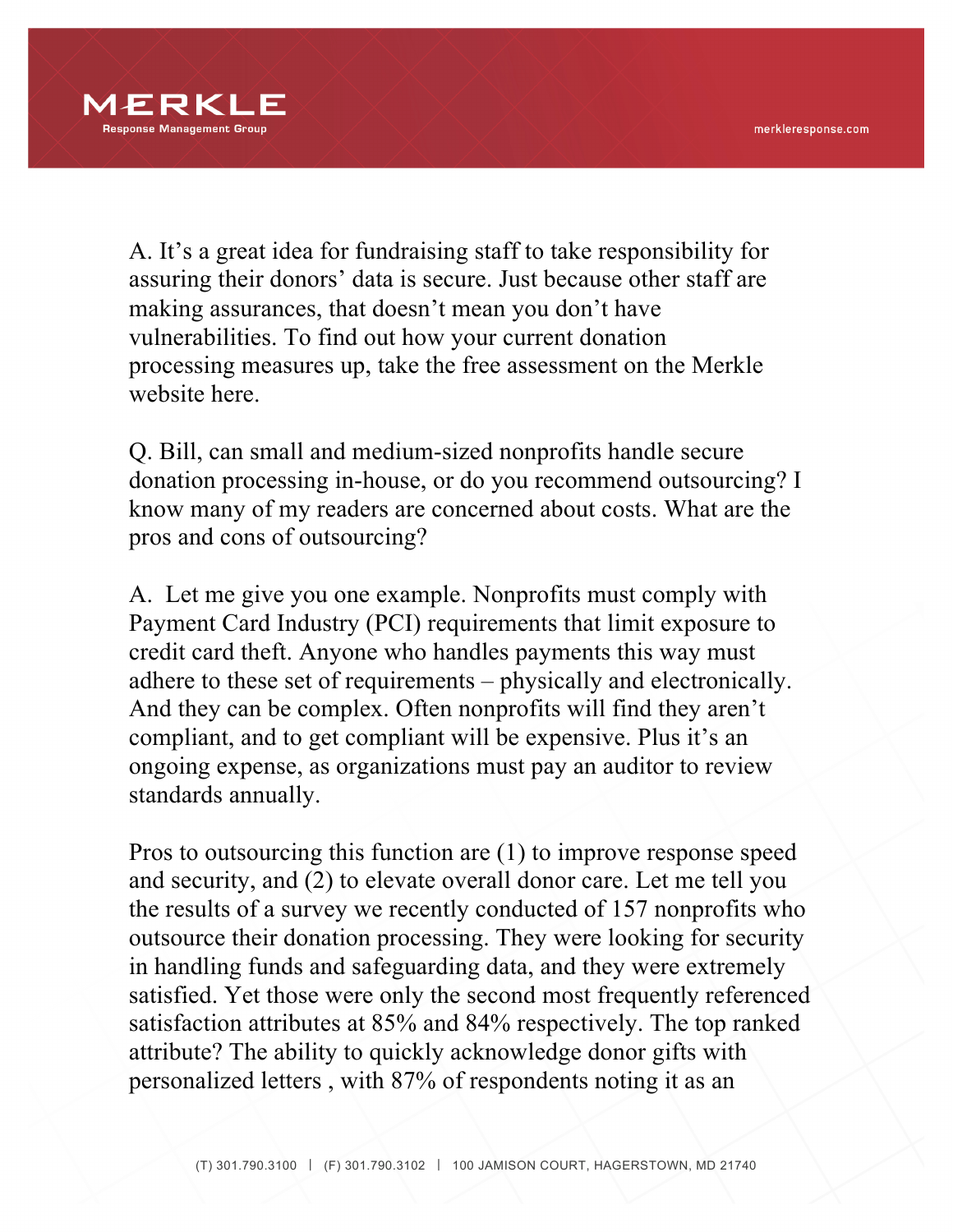

important factor in their satisfaction with their outcomes. In terms of cost, only 55% cited price as a key factor.

I think of cost in terms of cost/benefit.

*"If you can keep more donors happy, you're going to keep more donors and get greater value over the long term."*

Q. Nonprofits are concerned about losing the ability to personalize acknowledgements if they outsource anything other than security. How might outsourcing donor acknowledgements work?

A. Some outsourcers bundle acknowledgements with security. They can handle thank-you's immediately, rather than waiting to batch gifts and process them periodically. The data is instantly uploaded to you. You can handle personalization yourself, of course. However, they can handle this as well. Or you can do a hybrid version. For example, outsourcers can:

 • Have your business rules regarding who, how and when you want to acknowledge folks.

• Autopen the actual signature if you wish.

 • Autopen a standard note you like to write on particular thank you letters.

• Hire their own staff to do hand signing.

You can still provide a list of folks you want to handle more personally, and they will send the data directly to you to personalize your own thank you letter. They can also send you an image of donations online, or a separate data file, of donors greater than an amount specified by you.

*"Your goal with outsourcing donation processing should be to free*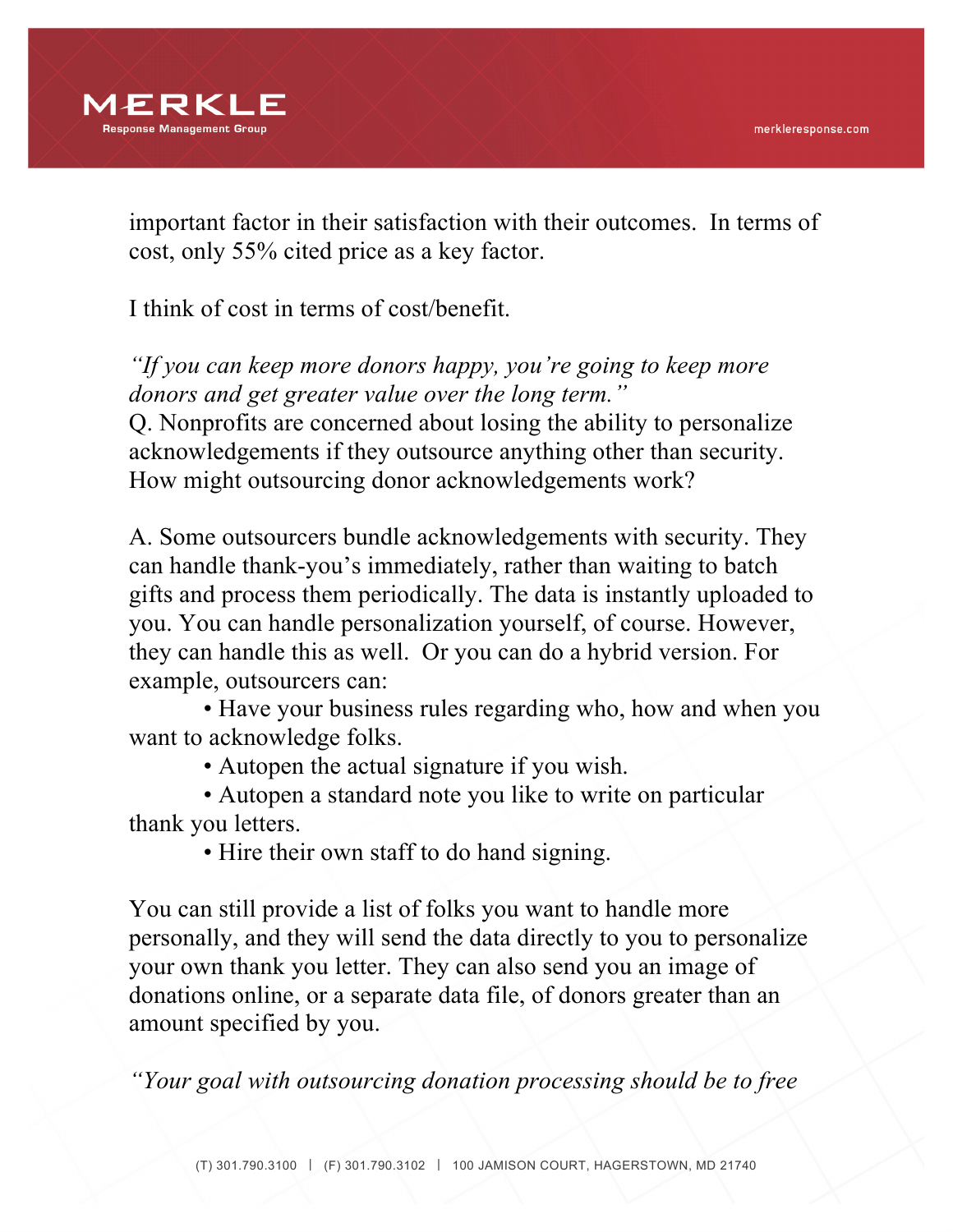

#### *up your staff to focus on the next donation."*

Q. Bill, let's shift subjects a bit. I'm often asked about how to start and manage an effective monthly giving program, and I know you have some thoughts on this. Can you talk about (1) why this is a good idea, (2) what some important aspects of a monthly sustainer program might be and (3) how outsourcing donation processing might help small to medium-sized nonprofits to best accomplish this?

A. Sustainer programs should be a no-brainer for nonprofits. What's so attractive is that you get a very loyal, committed donor. It's like an annuity for your charity. And your costs to send direct mail to these folks go down.

The challenge is in the management of the program. You're managing credit card information that expires and changes. You're dealing with donors who want to suspend their donations for three months over the summer; then reinstate it when they return. How to handle this? This is where the power of outsourcing comes in. And the expense ( literally, just a few dollars per transaction and not every month; just annually) is really not a barrier when you consider your reduced staff costs and head-aches.

Q. What if a nonprofit is managing their acknowledgements just fine internally now, but to add a sustainer program might mean they'd have to look at hiring an outside vendor?

A. Again, let's look at cost/benefit. Sustainer donors have a greater lifetime revenue per donor and a higher retention rate than other donors.

*"When analyzing giving patterns, sustainer donors are consistently*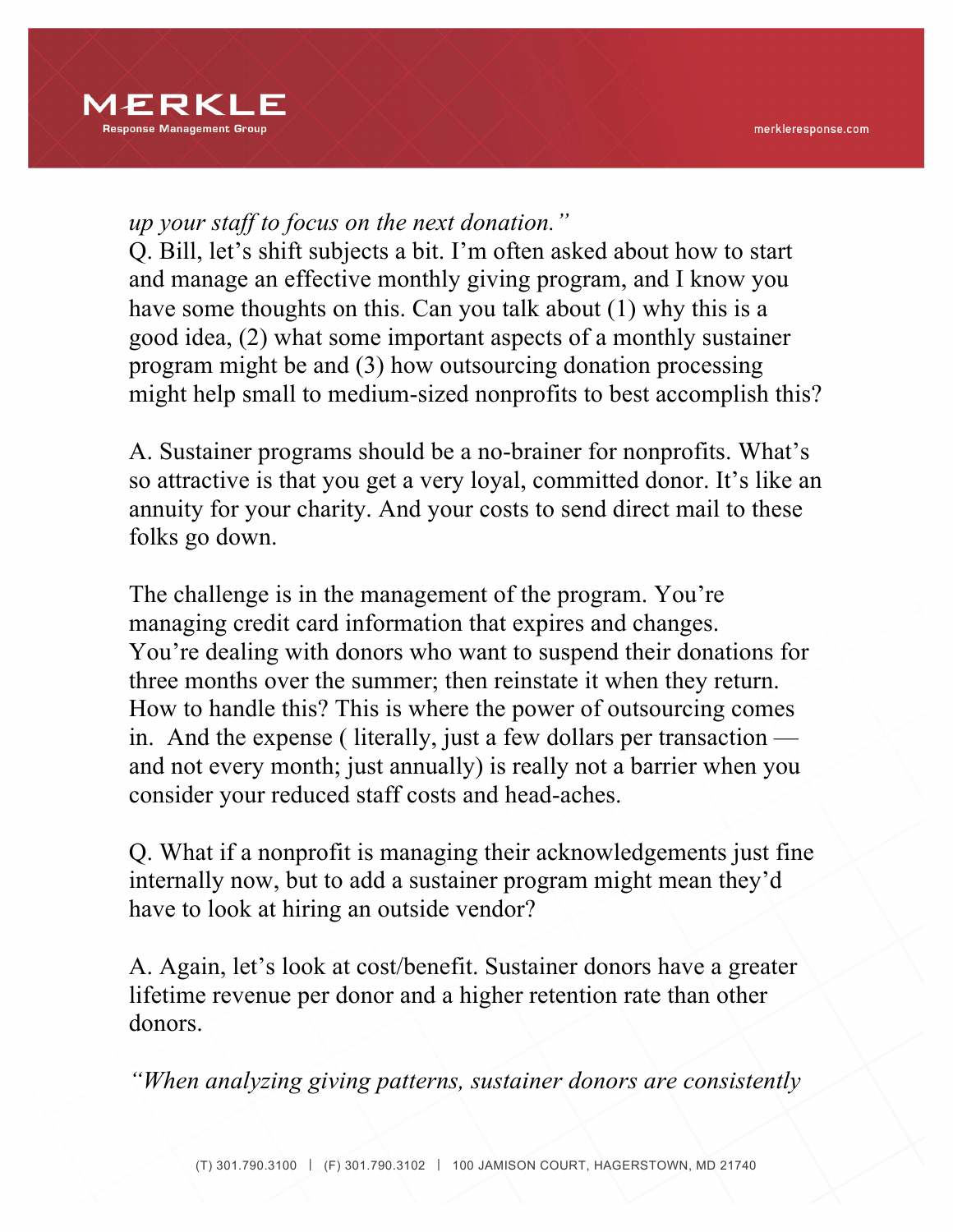

*worth between two to four times as much as single gift donors over five years."*

Seamless and secure data processing is a must to make a monthly giving program manageable. You need a system for:

 • Fast identification and resolution of exceptions – Validate inputs through pre-process review, discovering and rerouting any issues that require attention for repair or recovery (declined credit cards, expired bank accounts, etc.).

 • Flexible payment options, including changes in gift amount and frequency, as well as temporary suspensions.

 • Comprehensive donor acknowledgment – Communicate regularly with donors, thank them for signing up as new recurring donors, or confirm changes they have indicated.

 • Internal and external reporting – Staff need to be able to measure performance so they know what's working and what's not. Additionally, it's nice to provide donors with detailed information they can use for tax purposes.

Q. Are there any other issues nonprofits should consider before embarking on a sustainer program?

A. To make a sustainer program work you must promote it. No document should go out without the option to sign up for your sustainer program. Every response device should include the option to make a recurring gift. Also, it's a good idea to educate everyone on your team, including outside vendors, about the benefits of sustainer programs.

*"The more staff understand and appreciate the value and benefit of sustainer programs, the more they will serve as ambassadors and champions, increasing participation."*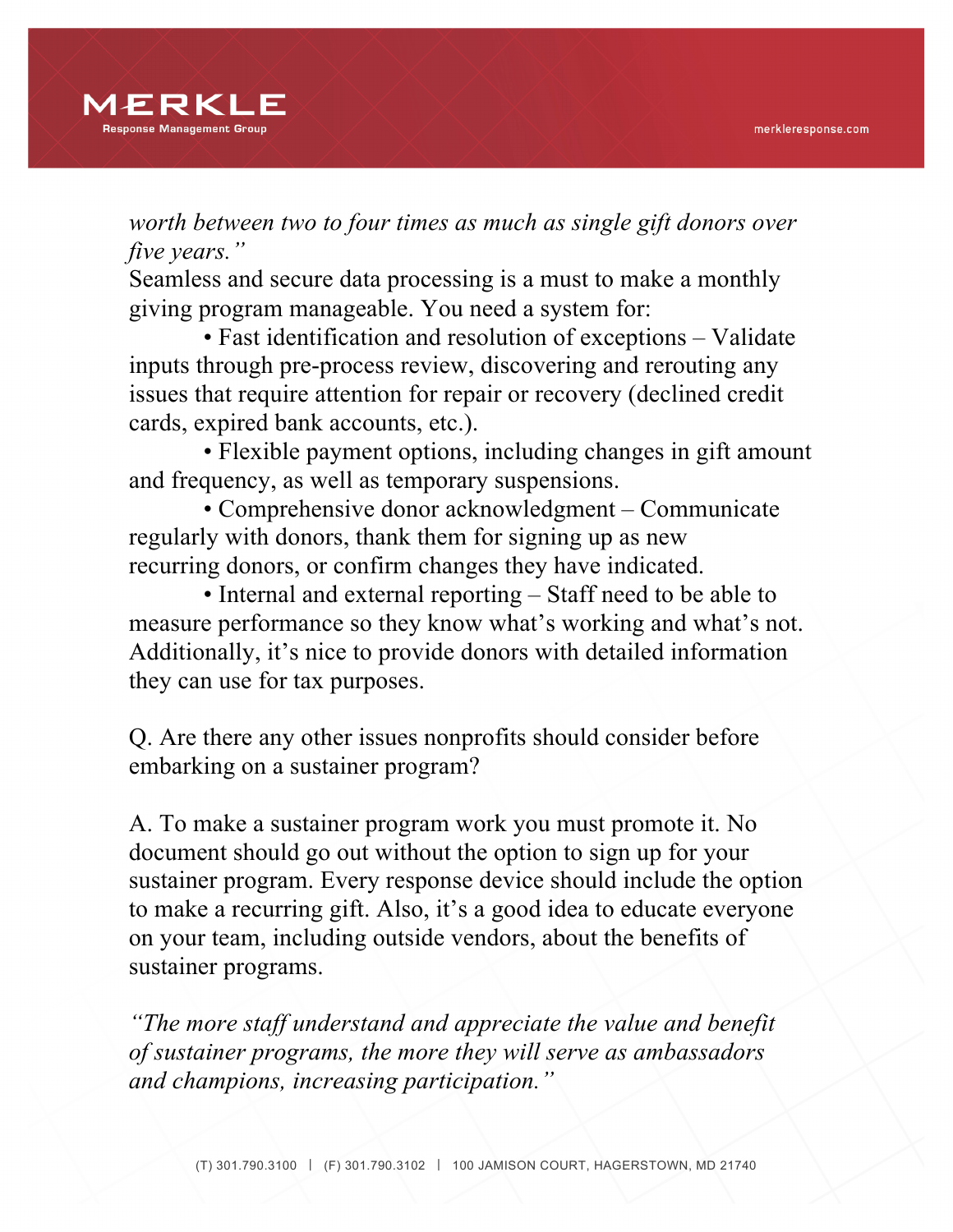

When you research vendors, ask them how they'll help you promote your program. For example, good ones will help you to craft your online and offline response devices to assure that everything you need to ask for is included. They'll also provide you with examples to use as templates.

Q. Often development staff are sold on the ideas we've been discussing, but how can they persuade their leadership that secure donation processing is important? Even perhaps important enough to outsource to a third party vendor?

A. Ask yourself and your leader: "What is your core competency?" Is it to reach out to prospects and get them on board? Is it to elevate your existing donors to get major gifts or planned gifts?

Donation processing is an offshoot of this. It's not your core area of expertise. Donation processing companies specifically invest in the technology – to open mail, scan and image donations, etc. So they have economies of scale and spend a lot less per transaction.

You can actually get away with no in-house donation staff this way. Mail opening, deposit, data capture — all can be outsourced. In most cases, vendors can turn the work around more quickly, especially at the end of the year, because they have the appropriate staff. You don't need to bring in temps and risk having strangers entering data into your database.

#### **Don't Let Year-End Donors Become One-Time Donors**

Thanks so much for these great insights, Bill. I think if I were to sum up your advice, it would be not to let end-of-year donors become one-time only donors. And fundraisers really have it within